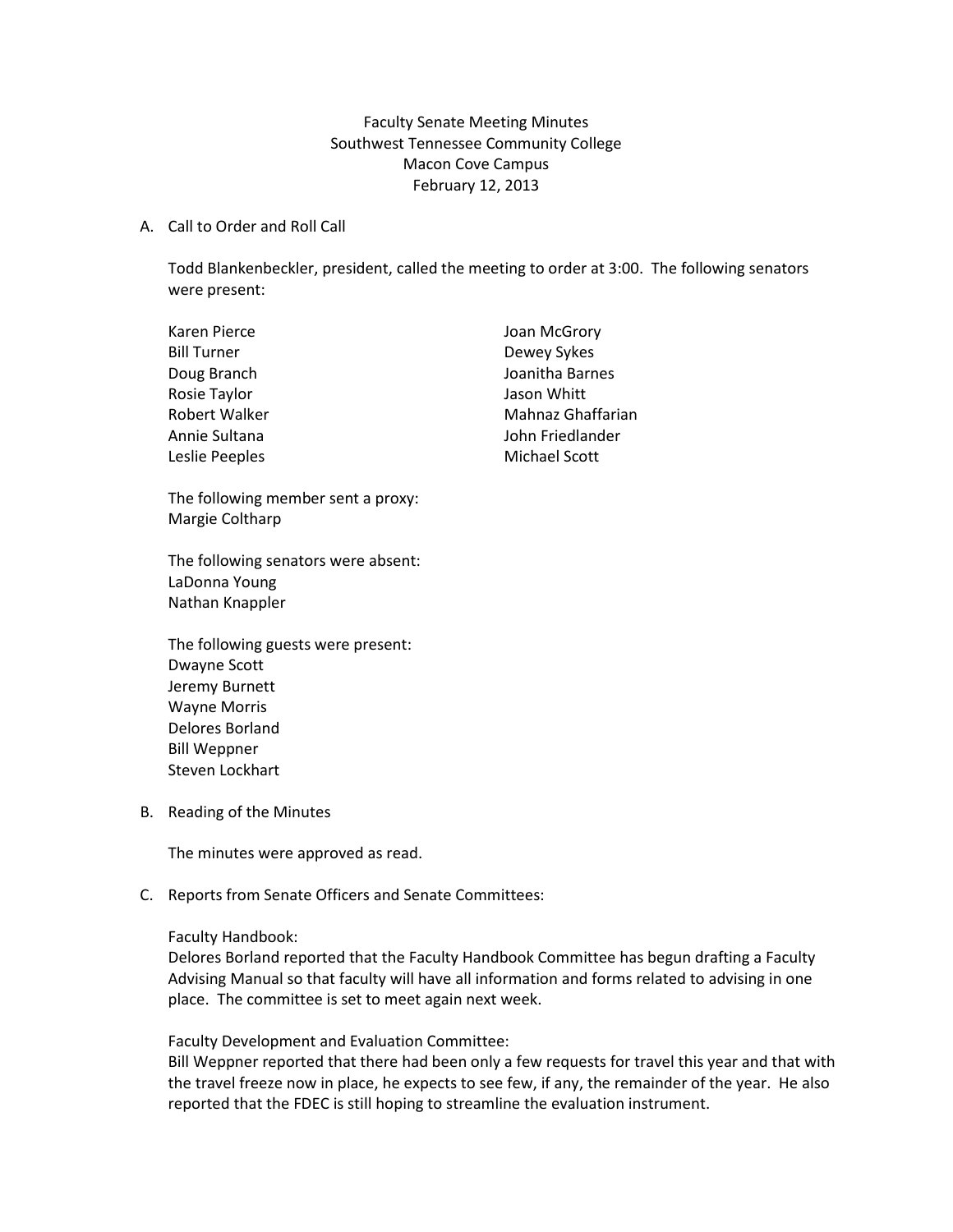Todd Blankenbeckler explained that the travel freeze was far-reaching. He stated that no travel will be approved unless it pertains to the routine business of the college or is required for accreditation. The following questions were raised:

- What about travel that had already been approved? Anything that was approved before the freeze went into effect should be honored.
- Could faculty travel on their own expense? Todd will check on this.
- Is blanket travel approval in the state vehicle included in the freeze? Yes.
- What about travel for student activities? Todd will check on this.

Todd further stated that he would like to find a way to use the existing FDEC funds to possibly bring faculty development sessions to campus.

## Academic Matters:

Steven Lockhart reported that the Academic Matters Committee had met and reviewed the existing college policies and identified items that needed change and/or revision.

Todd added that the Bookstore issue will be coming back to the Academic Matters Committee to review as well.

## Faculty Subcouncil Meeting:

Todd Blankenbeckler reported on the January 25, 2013 meeting of the Faculty Subcouncil. (A summary of his report is attached to the minutes.)

- Faculty will be asked to weigh in on a proposal that would affect LGBT and Domestic Partner benefits. Todd will send out information on the proposal via email to the faculty. The Senate will vote on this matter at the March meeting.
- D. Guest Speaker Dwayne Scott

Todd introduced Dwayne Scott, Vice President of Student Services. Dr. Scott entertained the following questions from the Senate:

• Q. Spring enrollment: How did Southwest fare in this area vis-à-vis other TBR institutions? A. All institutions in the system saw a decrease in enrollment this semester. As far as Southwest is concerned, we lost 48% of our students who had attended classes in the Fall semester. His team is in the process of putting together a recruitment plan targeting students who would typically go to a four-year institution. His goal is to work on the enrollment piece and then focus on retention.

While not under his direct authority, Dr. Scott explained that changes in Federal regulations regarding Pell grants had affected the number of hours students could attempt. Because Southwest does not allow loans, this change in financial aid probably has a greater impact on us. However, he stressed that decreased enrollment was not tied to one factor alone.

• Q. Retention: One contributing factor to students failing or withdrawing from classes is due to the fact that we are often several weeks into the semester before financial aid decisions are made.

A. While not under his control, many times students have not filed their paperwork in a timely manner. He went on to suggest that the Admissions Office receives a significant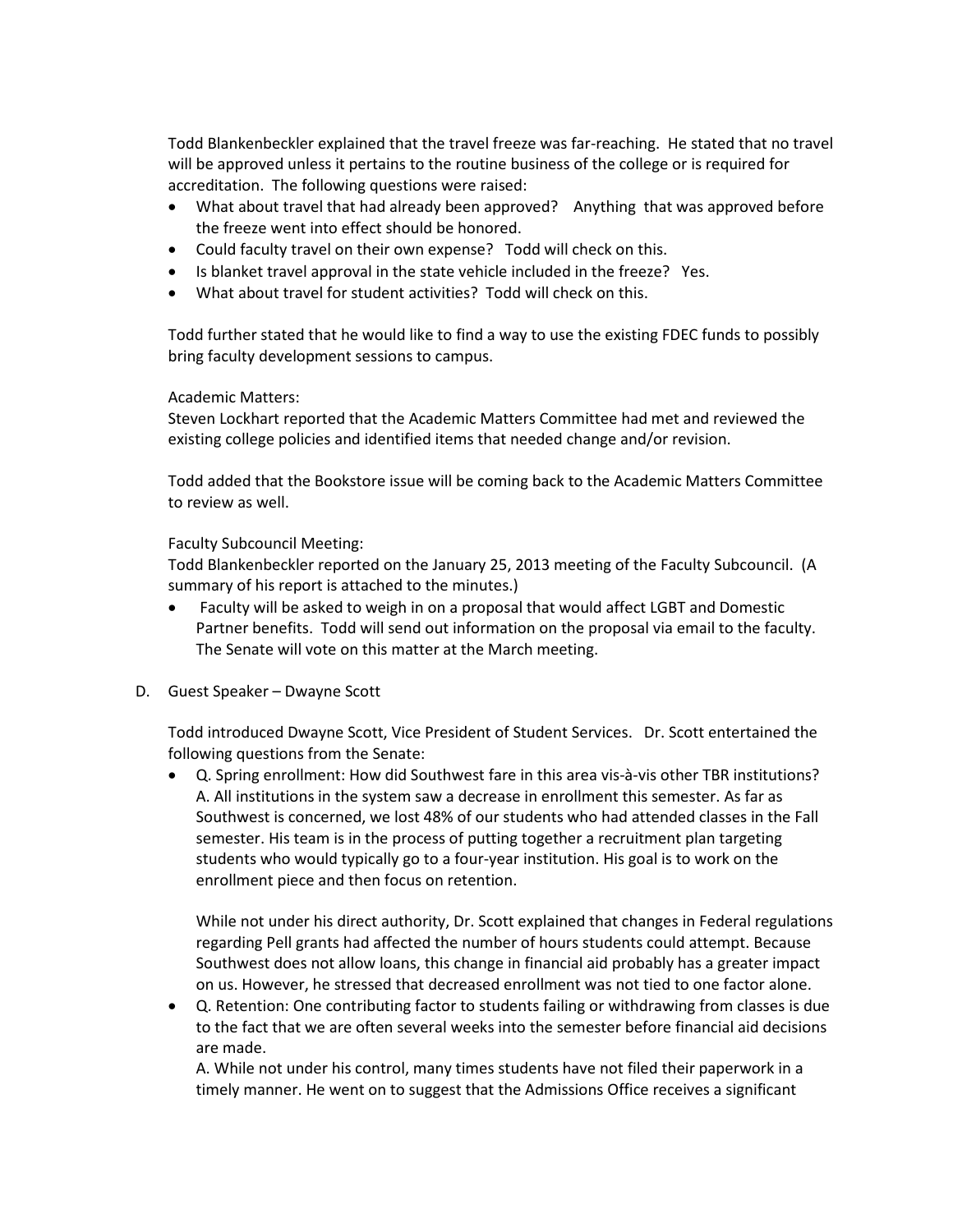number of applications from students who apply but do not attend. He suggested that the challenge would be to ascertain who is serious about attending Southwest, perhaps by requiring payment for the admissions fee upfront. That would allow for more efficiency in completing the admissions process.

• Q. Books: Why are students on financial aid not required to pay for books and courses at the same time?

A. Financial aid guidelines do not allow for the institution to delegate how students should spend their financial aid.

- Outreach: In terms of outreach, Dr. Scott commented that considering the educational level of students who end up taking developmental courses, we should be recruiting at that level., going to the high schools and working more one-on-one with the parents.
- Q. Budget: In light of the budget shortfall all senior staff should pull together to see where they can cut.

A. Vanessa Dowdy is in the process of doing an Admissions project. They are looking at different positions that have been paid by stimulus funds, which are coming to an end, and looking at doing some cross-training with those employees.

• Q. Budget: In light of the budget, the Senate made the recommendation last year to terminate all athletic teams.

A. Athletics falls under Sherman Greer, and he could not really speak to that.

- Q. Testing: Southwest has lost its adult population over the years. The Testing Center factors into this because of the limited hours and locations available. A. The demand for extended hours needs to be addressed. If we change the hours of the Testing Center, what customers does that inconvenience? He agrees that the space at Union is not conducive for testing. They would need to insure that they have adequate resources and staff before any changes could be made, but that if special conditions exist, Testing should be able to accommodate them.
- Q. Communication: What is your preferred channel of communication from faculty? A. By email directly. He hopes to put together a portal to place minutes of his department meetings so everyone will have access to what's going on.
- Q. Graduation: Are you at liberty to change the venue for graduation? A. Yes, but the college would have to go with the most economical venue. The issue of forcing faculty to gather under a tent outside was discussed. Dr. Scott will look into the issue. Perhaps there are other areas in the building that are not presently being used.

Bill Weppner made a motion to form an ad hoc committee to assist Dr. Scott with graduation. The motion was seconded and passed by the Senate.

- E. Unfinished Business:
	- 1. Grade Appeals tabled until the March meeting.
	- 2. Mandatory Advising tabled until the March meeting.
- F. New Business:
	- 1. SACS: Todd Blankenbeckler reported that an external consultant will be reviewing our